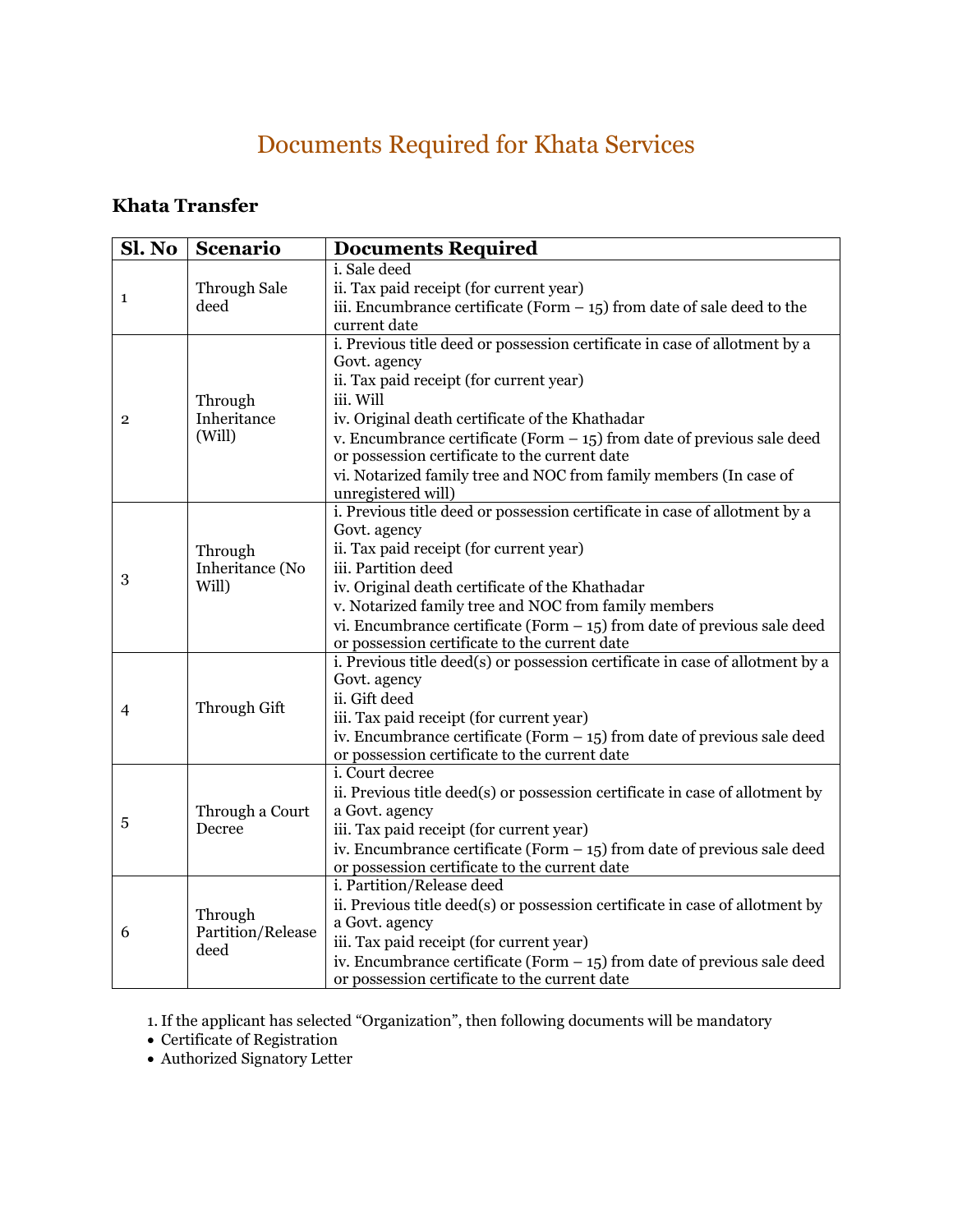- 2. In case apartment, if the applicant has selected "Yes" for "Is occupancy certificate issued?", the following document will be mandatory
- Occupancy certificate
- 3. If the applicant has selected "Yes" for "Whether seller has the Khata in his name?" the following document will be mandatory
- Existing Khata certificate

#### **Khata Registration**

| Sl. No         | <b>Scenario</b>                      | <b>Documents Required</b>                                                      |
|----------------|--------------------------------------|--------------------------------------------------------------------------------|
| 1              | <b>Revenue Pocket</b>                | <i>i. Previous title deed</i>                                                  |
|                |                                      | ii. Current title deed                                                         |
|                |                                      | iii. Order of land conversion & Conversion sketch                              |
|                |                                      | iv. RTC (current)                                                              |
|                |                                      | v. Encumbrance certificate (Form $-$ 15) (Up to the month of application)      |
|                |                                      | vi. Self-attested sketch showing location and measurement of the               |
|                |                                      | property                                                                       |
|                |                                      | i. Previous title deed/Title deed                                              |
|                |                                      | ii. House listing document/Form 9 issued by previous authority (Local          |
|                |                                      | authority)                                                                     |
|                |                                      | iii. Encumbrance certificate (Form $-$ 15) (Up to the month of<br>application) |
| $\overline{2}$ | Gramathana                           | iv. Survey sketch provided by Tahsildar/Survey Department                      |
|                |                                      | v. Self-attested sketch showing location and measurement of the                |
|                |                                      | property                                                                       |
|                |                                      | vi. Tax paid receipt (From previous authority)(optional)                       |
|                | BDA/KHB/Other                        | i. Allotment letter                                                            |
| 3              | Govt                                 | ii. Possession certificate issued by Govt authority                            |
|                | Development<br>Authority<br>Allotted | iii. Lease cum sale deed/Sale deed                                             |
|                |                                      | iv. Encumbrance certificate (Form $-$ 15) (Up to the month of                  |
|                |                                      | application)                                                                   |
|                | <b>BDA</b> Approved<br>Layout        | <i>i.</i> Previous title deed                                                  |
|                |                                      | ii. Current title deed                                                         |
|                |                                      | iii. Approved layout plan                                                      |
| $\overline{4}$ |                                      | iv. Release order from BDA                                                     |
|                |                                      | v. Encumbrance certificate (Form $-$ 15) (Up to the month of application)      |
|                |                                      | vi. Self-attested sketch showing location and measurement of the               |
|                |                                      | property<br>i. Title deed/Reconveyed sale deed                                 |
|                | <b>BDA</b> Reconveyed<br>Area        | ii. Encumbrance certificate (Form $-$ 15) (Up to the month of application)     |
| 5              |                                      | iii. Self-attested sketch showing location and measurement of the              |
|                |                                      | property                                                                       |
|                |                                      | iv. Improvement charges paid receipt (Optional)                                |

1. If the applicant has selected "Organization", then following documents will be mandatory

Certificate of Registration

Authorized Signatory Letter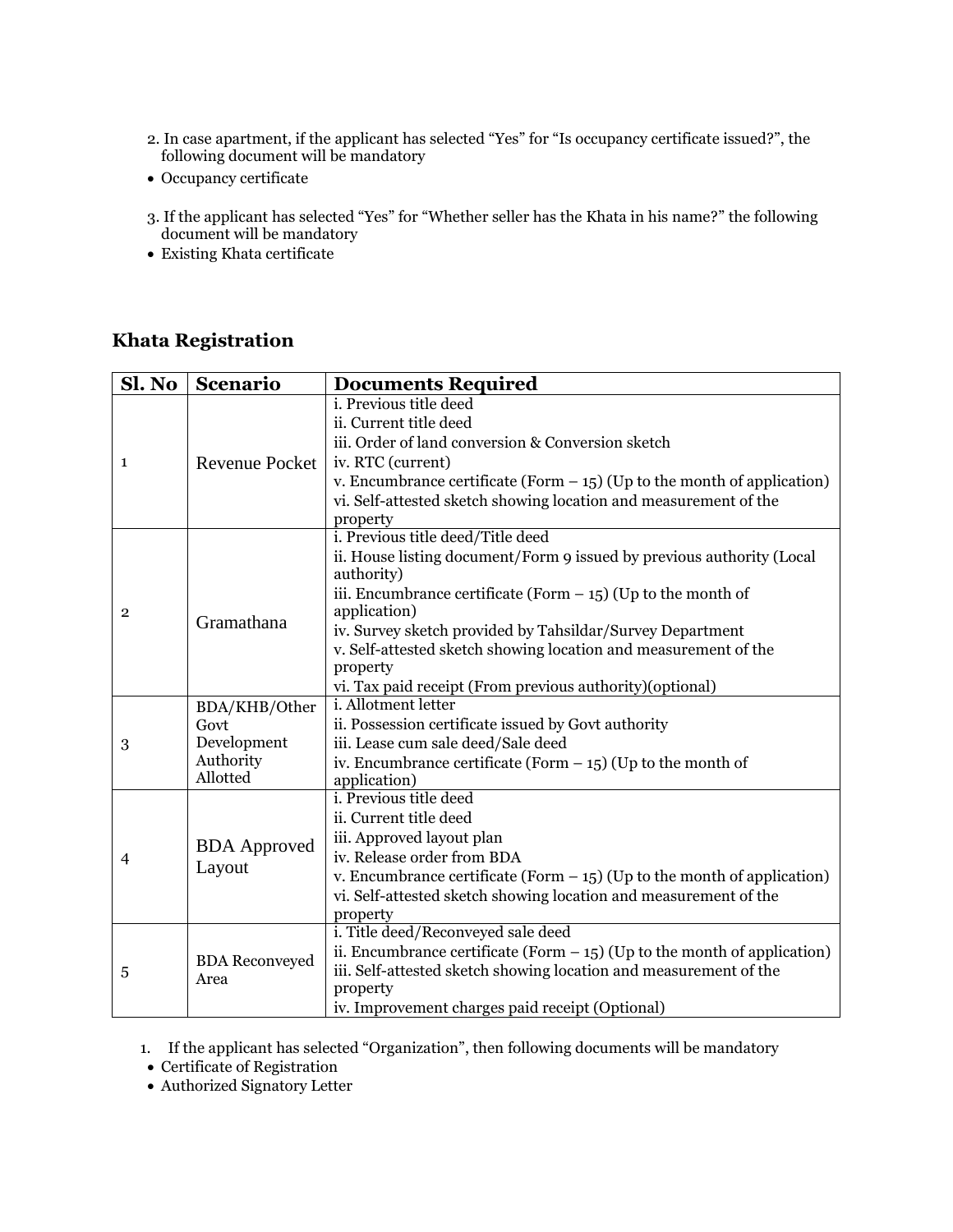## **Khata Bifurcation**

| Sl. No         | <b>Scenario</b>                      | <b>Documents Required</b>                                                                                                  |
|----------------|--------------------------------------|----------------------------------------------------------------------------------------------------------------------------|
| 1              | <b>Through Sale</b><br>deed          | i. Sale deed                                                                                                               |
|                |                                      | ii. Tax paid receipt (for current year)                                                                                    |
|                |                                      | iii. Encumbrance certificate (Form $-15$ ) from date of sale deed to the                                                   |
|                |                                      | current date                                                                                                               |
|                |                                      | iv. Self-attested sketch copy showing overall and bifurcation area details                                                 |
|                | Through<br>Inheritance<br>(Will)     | i. Previous title deed or possession certificate in case of allotment by a                                                 |
|                |                                      | Govt. agency                                                                                                               |
|                |                                      | ii. Tax paid receipt (for current year)                                                                                    |
|                |                                      | iii. Will                                                                                                                  |
| $\overline{2}$ |                                      | iv. Original death certificate of the Khathadar                                                                            |
|                |                                      | v. Encumbrance certificate (Form $-15$ ) from date of previous sale deed                                                   |
|                |                                      | or possession certificate to the current date                                                                              |
|                |                                      | vi. Notarized family tree and NOC from family members                                                                      |
|                |                                      | vii. Self-attested sketch copy showing overall and bifurcation area                                                        |
|                |                                      | details                                                                                                                    |
|                |                                      | i. Previous title deed(s) or possession certificate in case of allotment by a                                              |
|                | Through Gift                         | Govt. agency                                                                                                               |
|                |                                      | ii. Gift deed                                                                                                              |
| 3              |                                      | iii. Tax paid receipt (for current year)                                                                                   |
|                |                                      | iv. Encumbrance certificate (Form $-$ 15) from date of previous sale deed                                                  |
|                |                                      | or possession certificate to the current date                                                                              |
|                |                                      | v. Self-attested sketch copy showing overall and bifurcation area details<br>i. Court decree                               |
|                | Through a Court<br>Decree            |                                                                                                                            |
|                |                                      | ii. Previous title deed(s) or possession certificate in case of allotment by                                               |
|                |                                      | a Govt. agency                                                                                                             |
| $\overline{4}$ |                                      | iii. Tax paid receipt (for current year)                                                                                   |
|                |                                      | iv. Encumbrance certificate (Form $-$ 15) from date of previous sale deed<br>or possession certificate to the current date |
|                |                                      | v. Self-attested sketch copy showing overall and bifurcates area details                                                   |
|                |                                      | i. Partition/Release deed                                                                                                  |
|                | Through<br>Partition/Release<br>deed | ii. Previous title deed(s) or possession certificate in case of allotment by                                               |
| 5              |                                      | a Govt. agency                                                                                                             |
|                |                                      | iii. Tax paid receipt (for current year)                                                                                   |
|                |                                      | iv. Encumbrance certificate (Form $-$ 15) from date of previous sale deed                                                  |
|                |                                      | or possession certificate to the current date                                                                              |
|                |                                      | v. Self-attested sketch copy showing overall and bifurcated area details                                                   |
|                |                                      |                                                                                                                            |

1. If the applicant has selected "Organization", then following documents will be mandatory

- Certificate of Registration
- Authorized Signatory Letter
- 2. If the Khata no is selected, following document will be mandatory
- Improvement Charges Receipt